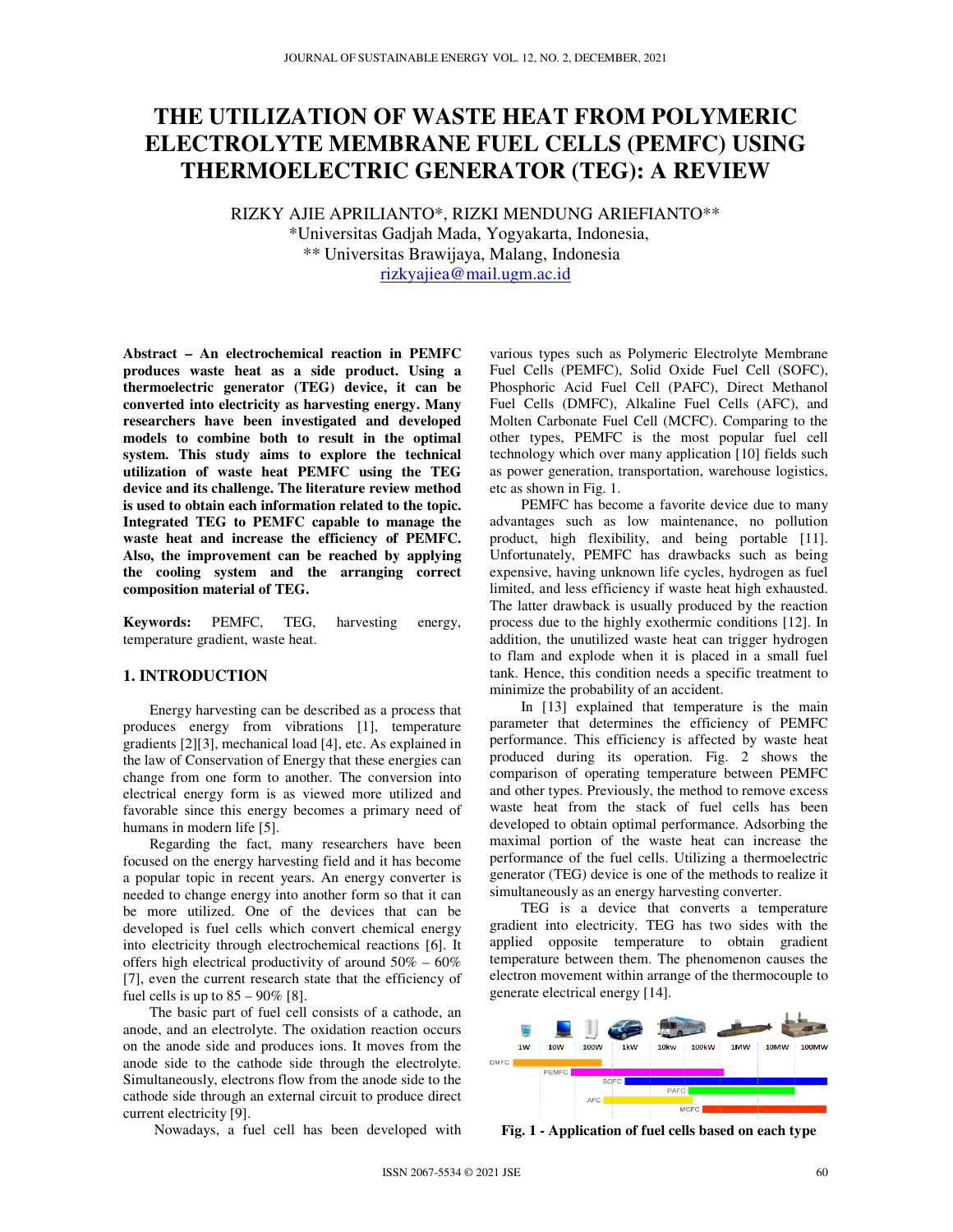

**Fig. 2 - The comparison of operating temperature between PEMFC and other types** 

This manuscript provides a review of energy harvesting from waste heat of PEMFC using a thermoelectric generator (TEG). In section II, the types of fuel cells are discussed. In section III, the principle working of PEMFC systems is explained. Afterward, a thermoelectric generator (TEG) work principle is described in section IV. The technical utilization of waste heat PEMFC and discussion using TEG is explained in section V and VI, respectively.

#### **2. TYPE OF FUEL CELLS**

As one of the green energy generators, fuel cells are seen by many researchers as a solution enabling clean efficient production of power. The basic principle of a fuel cell to produce electricity use hydrogen  $(H_2)$  or  $(H_2^-)$ rich fuels, together with oxygen from air. Nevertheless, it also depends on the type of fuel cell and the fuel used [12].

Based on availability, there are several types of commercialized fuel cells:

- a. Alkaline Fuel Cells (AFC)
- b. Polymeric Electrolyte Membrane Fuel Cells (PEMFC)
- c. Phosphoric Acid Fuel Cell (PAFC)
- d. Direct Methanol Fuel Cells (DMFC)
- e. Solid Oxide Fuel Cell (SOFC)
- f. Molten Carbonate Fuel Cell (MCFC)

AFC was introduced as a fuel cell technology that used catalysts to make a faster reaction by non-precious metals such as lead, nickel, zinc, and copper. This type also uses potassium hydroxide as the main electrolyte. From this configuration, AFC is able to work in operation temperatures between 65°C and 90°C for normal conditions. When AFC works in high concentrate electrolyte and high pressure, it can operate up to 250°C temperature. Besides AFC that operates at low temperatures, PEMFC can be operated below 100°C. This type consists of an acidic polymer membrane as electrolyte and platinum metal as an electrode. As consequence, it can transmit full power very rapidly. PEMFC is very popular to use because it can send usable power in a wider range. Over PEMFC, there is DMFC that operates up to 120 °C. This type using about  $3\%$ concentration of methanol solution to bring the reactant into the cell.

The type of fuel cell that can be work at relatively high temperatures is PAFC with 180–210 °C. Phosphoric acid is used for electrolytes while carbon materials are applied for electrodes. PAFC is the most advanced type usually used for commercial purposes even though electricity production is low categorized. On the other hand, this type can operate at a lower amount of hydrogen and oxygen. For more high operation temperate, the MCFC type has been used operating for more than 600°C. This type usually is applied to large stationary systems up to the Megawatts scale. Unfortunately, AFC produces carbon dioxide (CO2) and water during operation because it uses carbon monoxide (CO) injection at the cathode side. The highest operating temperature of the fuel cell type is SOFC that can operate 800–1,000°C. Operating at a high temperature will avoid using a metal catalyst and increase kinetic reactions. This type uses different hydrocarbon fuels to operate without an external reformer. However, it produces carbon dioxide and needs a longer time for starting the reaction process.

# **3. THE PRINCIPLE WORKING OF PEMFC SYSTEMS**

In [15] explained that the most superior of the fuel cell is PEMFC because there are several merits such as very good stability, pollution-free, great durability, and high-power density so that it is noiselessness operation. The working system of PEMFC described in Fig. 3.

The anode side is fulfilled with hydrogen while another side is given oxygen that can be injected from the air through the bipolar plate on both sides. Splitting hydrogen molecules becomes protons and electrons occur at the anode side. The proton is toward the cathode through the electrolyte while the electrons are forced out of the anode side. It repeatedly occurs to produce an electric current. From Fig. 3 it can be seen that when oxygen supply that combines with hydrogen in the cathode side will produce water and waste heat.

The electrochemical reactions at the PEMFC electrodes are as follows:

Anode reaction: 
$$
H_2 \rightarrow 2H^+ + 2e^-
$$
  
Cathode reaction:  $\frac{1}{2}O_2 + 2H^+ + 2e^- \rightarrow H_2O$ 

Complete reactions:  $H_2 + \frac{1}{2}O_2 \rightarrow H_2$ 2  $H_1 + \overline{O_2} \rightarrow H_2O + heat$ 



**Fig. 3 - The principle working of PEMFC system**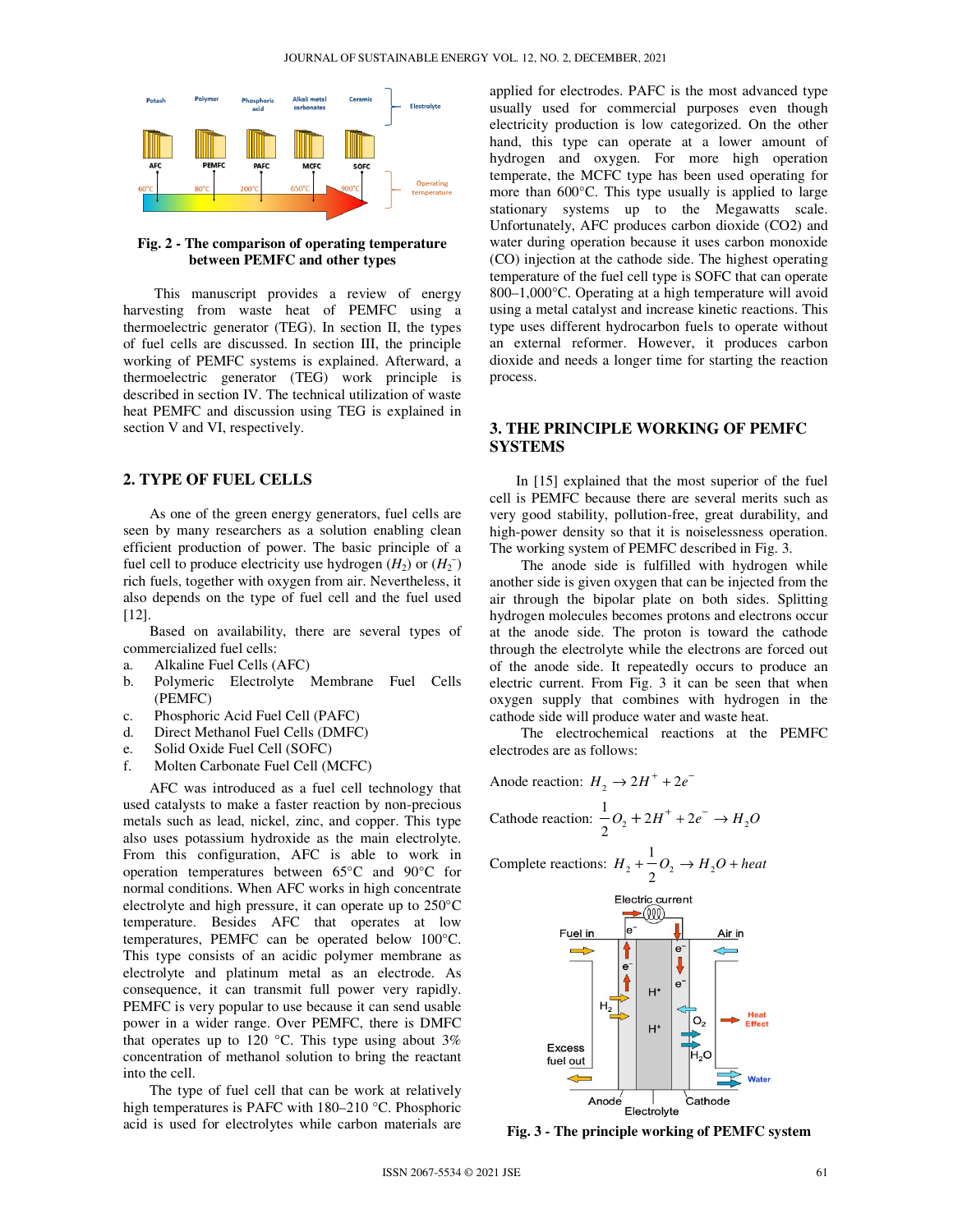PEMFC produces the waste heat generally caused by some factors such as hydrogen-oxygen electrochemical reactions, water vapor condensation process, and membrane resistance [16]. Heat is one of the side products of an electrochemical reaction that occurs in PEMFC beside the water. The heat proportion of the total reaction is about 45-50% of the released energy in PEMFC [6]. This heat can be expressed as heat flux as formulated in Equation 3.

$$
V_{tot} = (V_{thm} - V_{PEMFC}) \times I \tag{1}
$$

where  $V_{thm}$  is the thermal voltage;  $V_{PEMFC}$  is the PEMFC operating voltage; and *I* is the current density.  $V_{tot}$ denotes the total possible voltage from PEMFC without heat losses assumption. It is obvious from equation 3 when the current density or the thermal voltage increase, so the heat flux will increase as well.

The waste heat produced by PEMFC can be distributed through two modes i.e., conductive, and convective way. For the former one, it occurs in the device including interconnecting layers, electrodes, electrolytes, porous materials, and solid materials. Meanwhile, the latter process occurs between the PEMFC solid surfaces and the flowing reactant.

## **4. THERMOELECTRIC GENERATOR (TEG)**

There are three operating modes of thermoelectric [14]:

- (a) Heating mode
- (b) Cooling mode
- (c) Power generation mode

To generate electricity, thermoelectric works on the last operating mode and the device is familiar called a thermoelectric generator (TEG). TEG is a solid-state semiconductor device that can be converting a temperature difference from two sides into a power source. TEG builds from the several thermocouples blocks wherein each block is made up of one n-type semiconductor and one p-type semiconductor that is connected by a metal strip in series as shown in Fig. 5.

When one TEG side is hot and the other side is cold, it will produce a temperature difference. The heat that passes through the device is converted to electrical power. If the temperature difference increases, the generating power output also increases. The phenomenon is called the Seebeck effect and it occurs due to the movement of charge carriers within arrange of the thermocouple in TEG. Open circuit voltage  $(V_{OC})$  from the Seebeck effect on TEG is calculated using equation 1.

$$
V_{OC} = (\alpha_p - \alpha_n)(T_H - T_C)
$$
 (2)

 $\alpha_p$  and  $\alpha_n$  define as the Seebeck coefficients of the p-type and n-type semiconductor respectively.  $T_H$  is the hot temperature while  $T_c$  is the cold temperature of TEG. The difference temperatures from  $T_H$  and  $T_C$  can be also expressed as  $\Delta T$  [14]. Subsequently, the electrical current of TEG is obtained as:



**Fig. 4 - Part of thermoelectric generator internal view** 



**Fig. 5 - Thermocouple block** 

where the maximum current *Imax* is independent of the number of thermocouple blocks in TEG. Then  $R_L = 0$ because the maximum current inherently occurs.

## **5. THE TECHNICAL UTILIZATION**

As mentioned before that the side product of the overall reaction on PEMFC is water and heat. Removal of waste heat from the stacks becomes the largest issue in PEMFC because of around half of the total output produced. Converting waste heat becomes electricity regarded more useful therefore many researchers perform it. Ref [17] has been experimentally developing a model 5 kW PEMFC with heat recovery using TEG modules and heat sink. Its model also completed by a data logger with temperature sensors, a heat exchanger, and an insulation layer. The complete model is shown in Fig. 6.

The electrical heater part controls water flow into the heat exchanger through the inlet and ensures the same condition in the outlet. Assuming the flow rate and ambient temperature are constant, its research describes open-circuit voltage at TEG as a function of temperature in the outlet side. The implemented external load of around 5.6 Ω < *R* < 10 Ω can produce maximum power from the waste heat of PEMFC. Meanwhile, the performance of the system shows a constant value of around 0.04% if the temperature starts more than 50°C. The conversion efficiency maximum of TEG reached in its research is 0.35% at 68°C temperature with increments electrical efficiency of approximately around 0.278%. The authors recommend reinvestigating Thermoelectric Hybrid Recovery (THR) array to find the best configuration.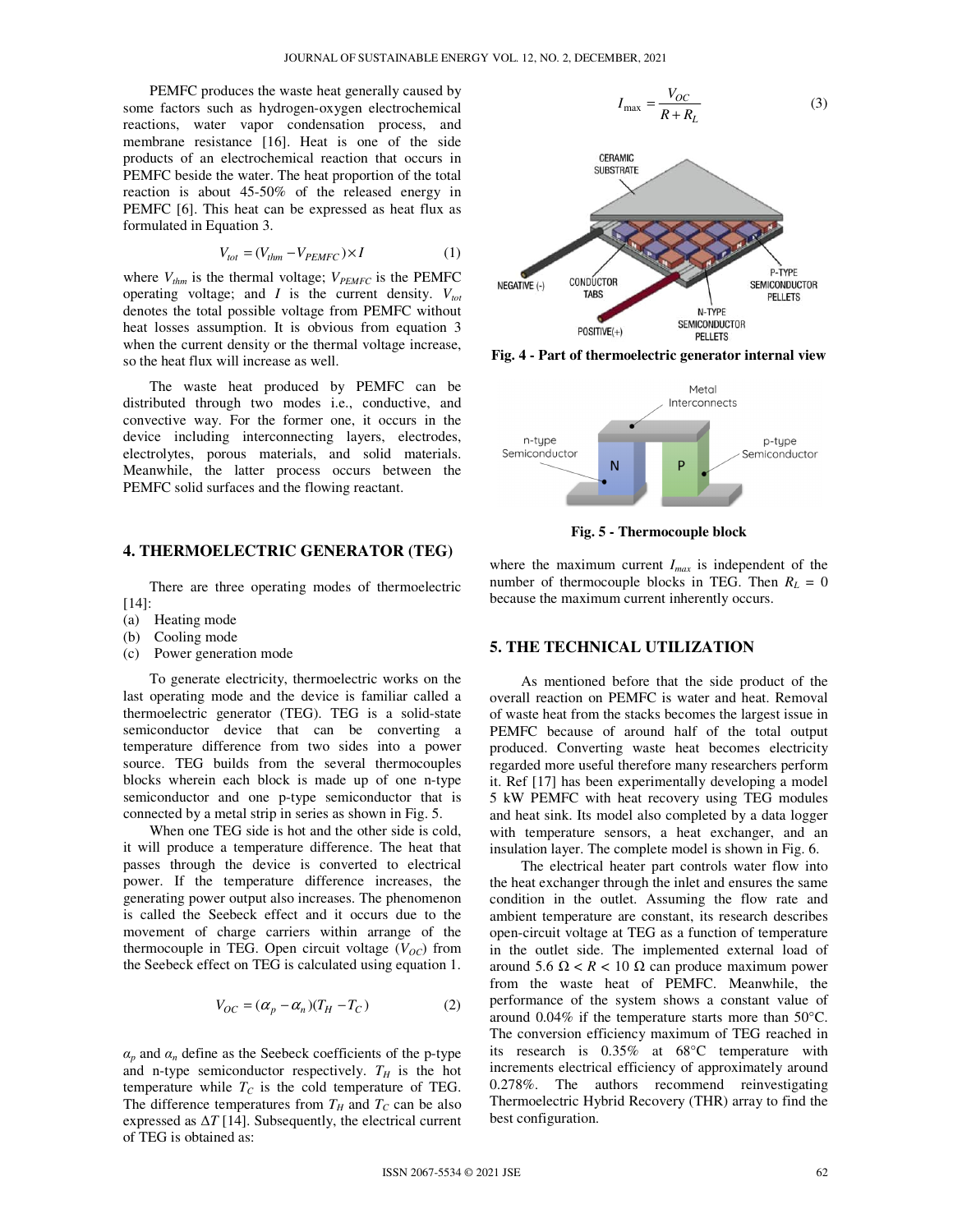

**Fig. 6 - The model of PEMFC with Thermoelectric Hybrid Recovery (THR) Systems [17]** 



**Fig. 7 - The schematic diagram of PEMFC-TEG-CHP [18]**

A more complex system has been proposed in [18] that is called a polymer electrolyte membrane fuel cellthermoelectric generator-based combined heat and power (PEMFC-TEG-CHP) hybrid system. The schematic diagram of its system is shown in Fig. 7.

Rating power PEMFC used in its systems is 5 kW integrated with CHP as subsystems with TEG device. The coolant tank on the systems is placed between PEMFC and TEG subsystems. It is used to transfer the waste heat from PEMFC to the hot side of TEG. It is also attached to the coolant tank metal surface. The Seebeck effect occurs and CHP subsystems produce electricity through the TEG device. Meanwhile, the remaining heat flowed to the heat exchanger. The water tank receives a heat recovery from TEG cold side through it. Hence, the remaining heat can be utilized for daily use.

Its proposed model has been simulated using MATLAB/Simulink and validates via hardware experimental. The dynamic condition has been investigated on its systems to analyze dynamic responses and validate the feasibility for real application. From its research can be obtained that PEMFC-TEG-CHP can increase efficiency up to 85.1% with increments of 0.325% of electrical efficiency. The result of its proposed model shows the performance better than previous research in [17] with the same power rating of PEMFC. In addition, It has the potential also to apply to more general low-temperature heat sources used [18].

A 1 kW PEMFC using open cathode type coupled with a TEG has been proposed in [19]. The proposed model is also completed by the controller, a data logger, hydrogen supply, an insulated flow duct, a heat pipe with a cooling fan, DC power supply, and load. Fig. 8 shows the schematic diagram of its proposed systems. These systems imitate a mini fuel cell applied to the prototype vehicle. The objective of its systems is to analyze the TEG output device utilized waste heat from the fuel cell. The cooling systems on the TEG device consist of 2 methods that are natural convection and forced convection using a variable fan speed. A data logger device is used for collecting results from eight k-type thermocouples. The best result from output TEG is 33.5 mV obtained on 2.30 m/s air velocity with 3.3°C temperature gradient. Meanwhile, the TEG output lowest is 18 mV using natural convention at a 3°C temperature gradient. From its research, it can be obtained validating TEG performance integrated 1 kW PEMFC with 113.96 mW power output. Therefore, TEG is proven to increase the electrical production of PEMFC by converting its waste heat.

As the crucial part to generate electrical power from waste heat PEMFC, the optimum cooling of the TEG cold side is a concern by researchers as well. In [20] has been proposed a model combined PEMFC, TEG device, and a metal hydride (MH) cylinder. MH is used to store a solid form of hydrogen and simultaneously becomes a fuel supply for PEMFC that is helped by a heating system. Fig. 9 shows the schematic diagram of the proposed systems.

Its systems have been tested under three procedures cooling consists of (a) natural cooling (b) a cooling fan and (c) MH cylinder. Each of them applied to the varied heat generation, losses, and temperature operating. The temperature difference on both TEG sides depends on the PEMFC heat waste. The maximum value corresponding to the output power of PEMFC is around 1 kW at 3.2°C different temperatures. From its research, it can be observed that the proposed model is more efficient. MH cylinder makes the system more saving energy because it reduces electricity for supply power of the cooling fan. Subsequently, the different temperatures on the TEG sides can be wider. The waste heat from PEMFC is more useful using the TEG device integrated with the MH cylinder.

The utilization of PEMFC as a green energy device is also applied to trams. In [21] proposed a model of PEMFC trams integrated with TEG device. Its study using two sets of 150 kW PEMFC to supply the tram power with 40-60% electrical efficiency. Its systems produce around 95% of waste heat from the PEMFC stacks. The system configuration is shown in Fig. 10.



**Fig. 8 - The schematic diagram of the proposed systems in Ref [19]**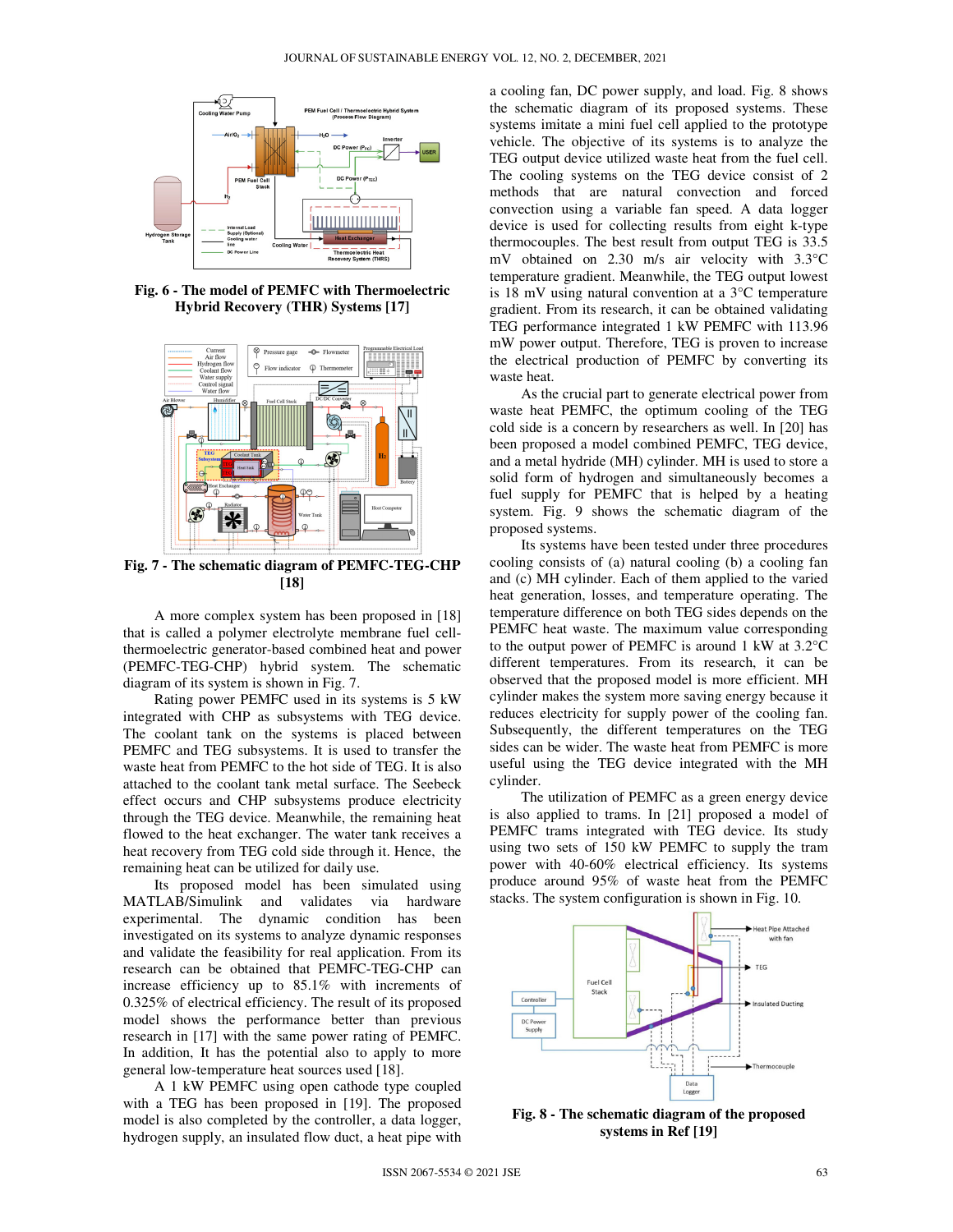

**Fig. 9 - The schematic diagram proposed by [20]** 



**Fig. 10 - The systems topology proposed by [21]** 

It can be seen that water from the pump flowed through a three-way valve to control the circulating cooling water at the waste heat utilization system (WHUS). The hot side of TEG receives heat waste while the other side is cooled through a heatsink and fan. From this configuration will be produced temperature difference both two sides and generates electrical power.

The proposed systems of its study operate at 36.5°C temperature and gradually increase followed by the output power PEMFC. When the output power generates 117 kW, the temperature reaches 69.4°C and operates in high-speed conditions. It works at 57.1-62.1°C inlet temperature and is capable of stable operation [21].

Based on testing the WHUS using TEG can contribute up to 2.2 kW of excess power that can be utilized for internal or external load supply on trams. In addition, the implementation of WHUS on PEMFC trams leads to less maintenance and management. Hence, its research can be concluded that integrated WHUS at PEMFC for trams application has a great potential for development.

### **6. DISCUSSION**

Increasing the efficiency of the PEMFC systems brings inexpensive maintenance. Therefore, this purpose can be reached by managing the waste heat of PEMFC. waste heat recovery (WHR) utilized TEG device has appeared as an effective way for enhancing efficiency and reducing O&M cost. Integrated TEG device is proven to increase the efficiency of PEMFC systems by converting its waste heat. In addition, the waste heat from PEMFC converts into an electrical energy form so it has been considered to be more utilized. However, there are several challenges faced.

The TEG device is relatively unusable power for a single module. Hence, it should be applied in an array configuration to get feasible power. By this method, it is able to energize the additional components for trams application [21], supply power for standby and driving mode on mini hydrogen vehicles [19], and increase the power level generation on harvester energy devices as the recovery system [18]. On the contrary, using fewer TEG modules leads to adsorb waste heat from PEMFC effectively apart of the lower power production compared to multiple modules [22].

The PEMFC fuel is often associated with the safety of the systems. It is because the primary that is used is hydrogen which incidentally easy to explode. Therefore, [20] proposed systems that used hydrogen solid form saving in the MH cylinder tank. It simultaneously becomes the cooling method for the TEG device to generate temperature gradient. However, it requires thermal coupling as an additional component to connect the MH tank and the PEMFC caused to increase in the complexity and weight of the overall systems.

Despite the TEG device is able to recover waste heat from PEMFC, it is still many drawbacks especially from TEG itself. TEG device is considered an expensive device with low efficiency. The material of TEG is still investigated to find out the optimal composition refers to the previous research in [23][24][25].

#### **7. CONCLUSION**

Operating PEMFC as a green energy conversion device produces side products such as water and waste heat. The waste heat is produced from the exothermic reaction process on PEMFC. Many researchers have been investigated the utilization of waste heat PEMFC and it is generally realized by a thermoelectric generator (TEG) device using the Seebeck effect as a heat recovery system.

The waste heat utilization of PEMFC using TEG leads to harvest electrical energy. Hence, it can increase the power levels of PEMFC systems. The integration between PEMFC and TEG has been applied to several benefits such as optimization of power generators, domestic use, and transportation. To generate more optimal electrical energy from both, the cooling system on the TEG device has been improved to obtain a wider temperature gradient. Also, the choice of appropriate material of TEG can increase the waste heat conversion to electrical energy.

## **ACKNOWLEDGEMENT**

The authors would like to thank gratefully for the grants and the research funding from the Indonesia Endowment Fund for Education (LPDP), Ministry of Finance of The Republic of Indonesia for our master study.